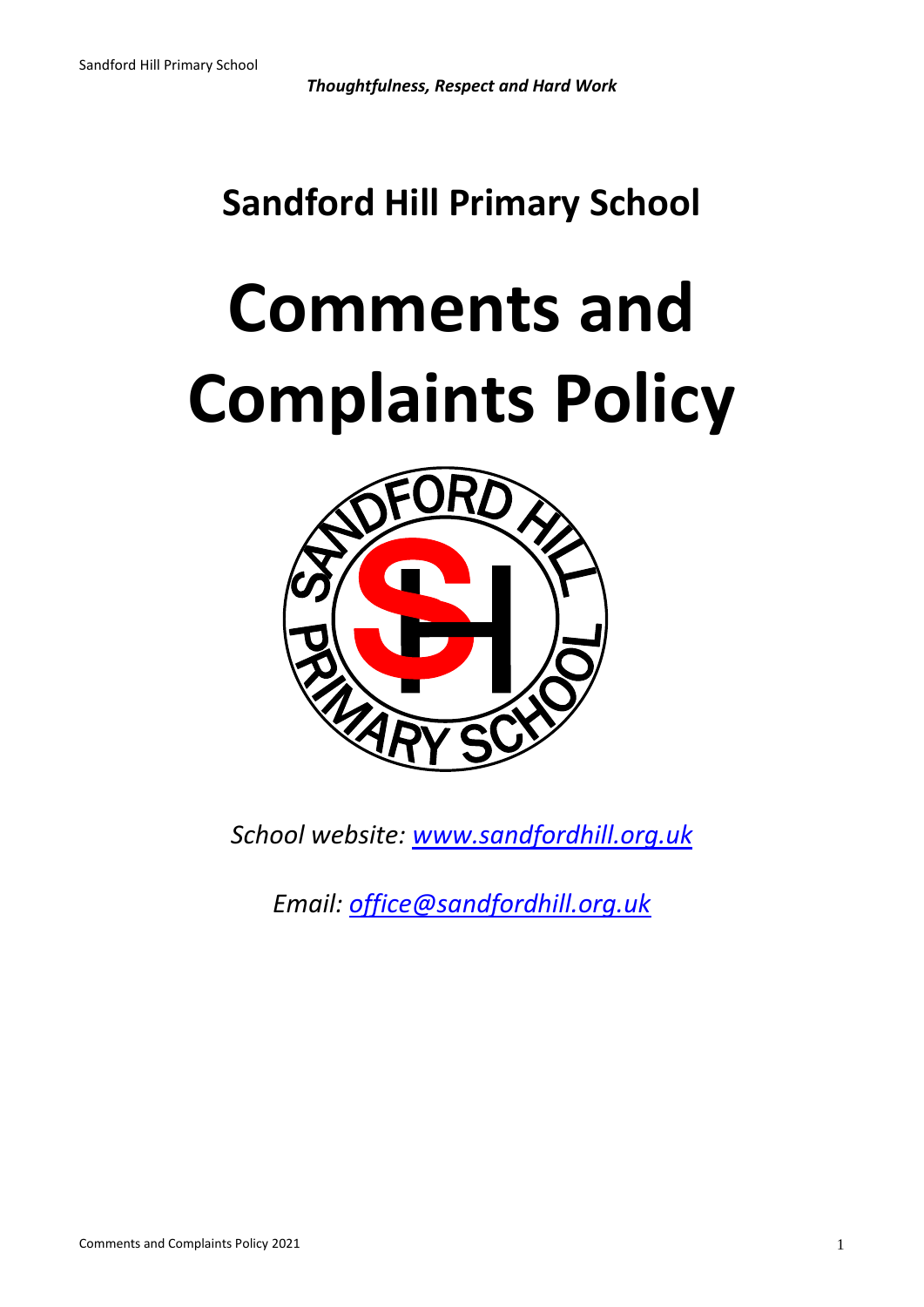*Thoughtfulness, Respect and Hard Work*

### **Sandford Hill Primary School**



#### **Comments and Complaints Policy**

#### **People wishing to make a comment or a complaint concerning our provision, are encouraged to do so using Appendix 1. This should then be handed to the school office staff.**

#### **What is a comment?**

A comment is when you would like to inform us about something and suggest how to make our service to you better. All comments are logged and the suggestions made are discussed with the relevant person(s). Feedback from these discussions is then given to the person making the comment, where appropriate.

#### **What is a complaint?**

A complaint is when you are unhappy with a specific service or services provided by the school. Each complaint we receive enters Stage One of the Complaint Procedure.

#### **Stage 1**

When we receive your complaint, we will send you an acknowledgement letter within three working days. A nominated member of the Senior Leadership team investigates your complaint. This person will then reply to your complaint within fifteen working days. (Not including non-term time and public holidays).

#### **Stage 2**

If you are unhappy with the response or outcome from Stage 1, please write to the Headteacher (Mr Wardle) with the reasons why you are unhappy and the outcome you would like. The Headteacher will acknowledge receipt of your complaint within three working days. After this, the Headteacher will investigate your complaint and respond to you within seven working days. (Not including non-term time and public holidays). If the complaint is about the Headteacher then the complaint should be directed to the Chair of Governors.

#### **Appeal Stage**

If you remain unhappy with the outcome at Stage 2 you have a right to appeal. Appeal Stage complaints are dealt with by the Chair (or Vice-chair) of Governors who would convene a panel of governors, made up of the first three impartial governors available, to deal with the complaint. Please put your appeal request in writing for the attention of the Chair of Governors at the school address:

Mr. Christopher Austin Chair of Governors Sandford Hill Primary School Clayfield Grove Longton Stoke on Trent ST3 5AQ

An acknowledgment of the appeal request will be sent within three working days and the Chair of Governors will reply to your appeal within fifteen working days. (Not including non-term time and public holidays).

If, following the appeal, you are unhappy with the outcome then the matter must be referred to the Department for Education:

- Guidance on school issues can be obtained from the DFE public enquiries [\(http://www.gov.uk/contact-dfe](http://www.gov.uk/contact-dfe) 0870 000 2288).
- Complaints have to be made in writing and **should only be made to the DFE once the above procedures have taken place.**